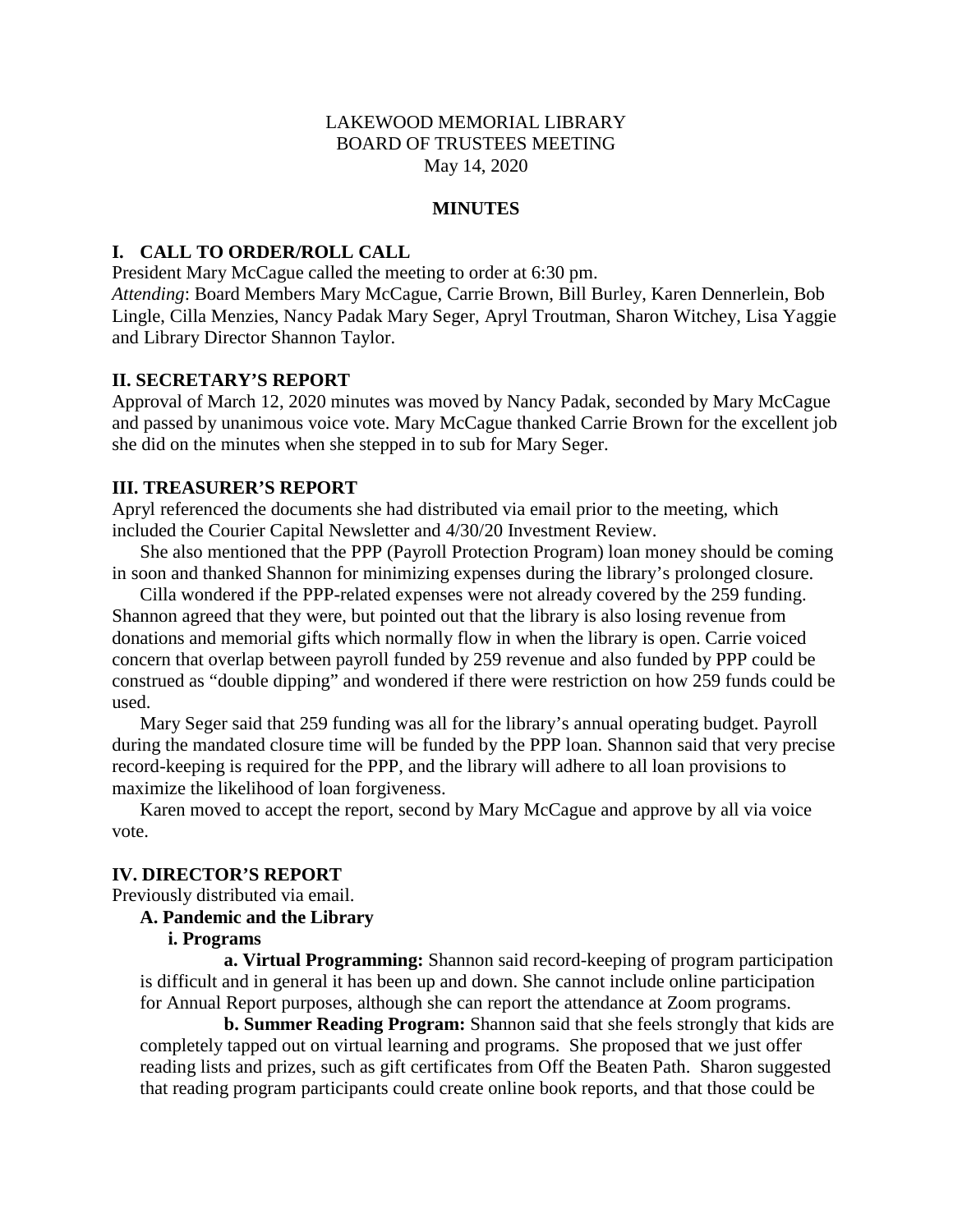used as the basis for awarding prizes. Cilla wondered about curbside pickup for summer reading program books. Nancy Padak asked if we could take advantage of the outdoor space we now have. Shannon said, yes, but only when it is considered safe to do so. Nancy said she was thinking of readings in the children's amphitheater and Cilla suggested hula hoops as a way to encourage social distance spaces around kids.

Bill Burley suggested that he and Bob get together with Shannon to discuss programs and how to market them.

**ii. Ambassador Fun Run:** Has been postposed until September, tentatively Labor Day Weekend.

**iii. PPP loan:** Already discussed.

**iv. Steps to Reopen and Safety:** It was lamented that Chautauqua County is considered part of the Western New York Region, and not part of the Southern Tier, which means that the situation in Erie County needs to improve significantly before there is a chance of reopening our area. Nancy reported that CCLS has a committee developing system-wide guidance for re-opening libraries and a report is in progress. She also said that the system is looking into purchasing masks in quantity from the Resource Center.

**v. Staff Appreciation:** Shannon relayed to the board how very grateful all staff members are that they can continue to be paid during the closure. They are all doing as much as they can from home and coming into the library only when necessary.

Returning to the topic of the **Ambassadors**, Mary McCague asked if anyone had any ideas of how to engage that group, now that the Fun Run is on hold. Sharon said she had asked them to provide a video for GiveBig. Cilla wondered if they could read books as videos. There are issues with publishers' rights when doing that, although Bob said major publishers are giving blanket provisions for reading temporarily, but they come with hurdles. Closed groups are an option.

#### **V. STANDING COMMITTEE REPORTS**

#### **A. Development Committee**

#### **i. Annual Appeal**

Since everyone seemed to approve of the latest draft of the appeal letter, Mary Seger said she would get it to the printer and get the project moving as quickly as possible.

## **ii. GiveBigCHQ**

Sharon reported that the online event is now being spread over 11 days instead of just one. She wants to get it well-publicized on social media, as well as sending a news blurb to the PJ. She is also going the extra mile and sending cards to all last year's donors. She asked for folks to host yard signs and Cilla, Lisa, Carrie and Mary Seger all volunteered to do that. Sharon also said that she'd like to generate some interest and excitement through some sort of gift matching challenge at some point in the GiveBig program and she offered to help fund the challenge through her donation. Anyone else who want to use their GiveBig donation as the challenge base should contact Sharon. She ended by specially thanking Shannon and her husband for the great work on the library's GiveBig web page.

**iii. Fundraising Concerns due to Pandemic:** While acknowledging that in 2020 our only planned fundraising activities are the Annual Appeal and GiveBig, Mary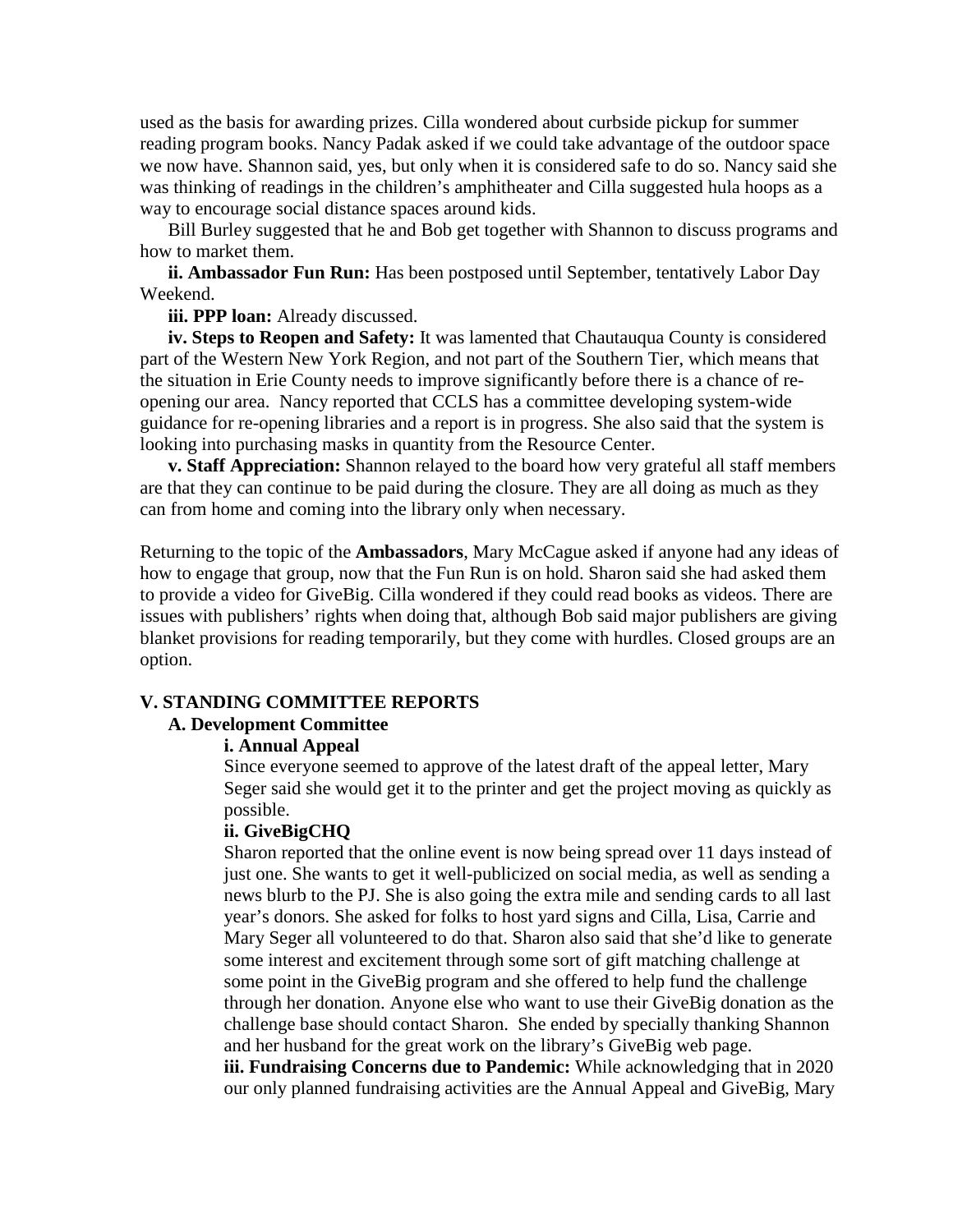McCague reported that the library had just received a memorial gift of \$300, which is encouraging. She also mentioned that the free book cart is being wellreceived and that may generate future revenues from grateful patrons. Mary Seger reported that she estimates that well over 1,000 books have been distributed via the book cart program.

Bob Lingle said that bonfire.com offers a no-cost, low-effort fundraising option. He has used it for the bookstore. He and Bill will follow up that lead for the library.

Bill Burley alerted everyone present to the Mighty Cause Foundation, which helps non-profits raise money virtually. While there is a 6.5% charge, it is really easy. They have a calendar contest option through which entrants submit photos related to a theme and online votes determine the 12 photos selected for a calendar. Cilla said that Kurt Carlson, who did such a splendid job catering Food for Thought last year, has moved to Lakewood and has time on his hands. She wondered if he would partner with the library for a take-out dinner event. Everyone thought this was a terrific idea and Cilla will follow up.

# **B. Marketing/Publicity Committee**

No report but they will be meeting soon to discuss some of the topics raised tonight.

# **C. Personnel Committee**

No report, but they scheduled a Facetime call for May 15 at 11 am which Shannon will initiate.

### **D. Ground and Facilities Committee**

No report. Cilla has a list of priorities, but given the lack of funding this year, everything is necessarily on hold.

### **E. Strategic Planning Committee**

No report but Mary McCague asked everyone to consider how current events will have an impact on our long-range planning.

### **F. Finance Committee**

Shannon and Apryl have met and decided that it's really not possible to make any accurate financial projections right now. They have decided to work with what we have and adjust if necessary.

# **VI. OLD BUSINESS**

### **VII. NEW BUSINESS**

Mary McCague said that given all that's going on, we should probably think about returning to a monthly meeting schedule. Mary Seger said no matter what, we need to meet in June anyway to re-elect board members whose terms have expired and elect new officers. There was general agreement that for the short term at least, we will go back to monthly meetings.

### **VIII. ADJOURNMENT**

Mary McCague adjourned the meeting at 7:20 with the encouraging reminder that Shannon has said we will come out of this stronger than ever before.

Respectfully submitted, Mary Seger, Secretary